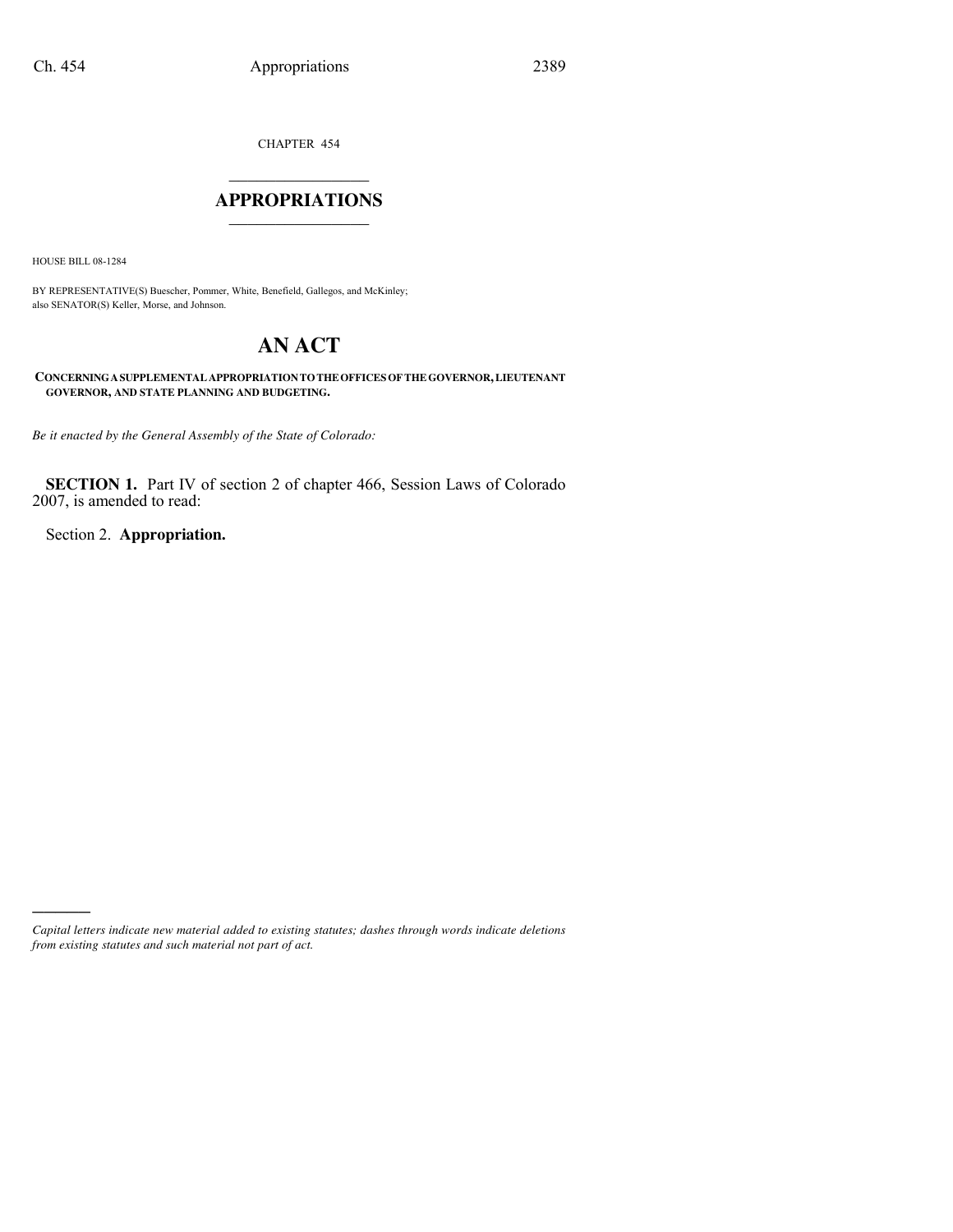| Ch. 454                                    |                           | Appropriations |                                                                      |                                                |                             | 2390                                         |                                |
|--------------------------------------------|---------------------------|----------------|----------------------------------------------------------------------|------------------------------------------------|-----------------------------|----------------------------------------------|--------------------------------|
|                                            |                           |                |                                                                      |                                                | <b>APPROPRIATION FROM</b>   |                                              |                                |
|                                            | ITEM &<br><b>SUBTOTAL</b> | <b>TOTAL</b>   | <b>GENERAL</b><br><b>FUND</b>                                        | <b>GENERAL</b><br><b>FUND</b><br><b>EXEMPT</b> | <b>CASH</b><br><b>FUNDS</b> | <b>CASH</b><br><b>FUNDS</b><br><b>EXEMPT</b> | <b>FEDERAL</b><br><b>FUNDS</b> |
|                                            | \$                        | $\mathbf S$    | \$                                                                   | S                                              | S                           | S                                            | S                              |
|                                            |                           |                | <b>GOVERNOR - LIEUTENANT GOVERNOR - STATE PLANNING AND BUDGETING</b> | <b>PART IV</b>                                 |                             |                                              |                                |
| (1) OFFICE OF THE GOVERNOR <sup>18</sup>   |                           |                |                                                                      |                                                |                             |                                              |                                |
| (A) Governor's Office                      |                           |                |                                                                      |                                                |                             |                                              |                                |
| Administration of<br>Governor's Office and |                           |                |                                                                      |                                                |                             |                                              |                                |
| Residence                                  | 2,564,671                 |                | 2,393,880                                                            |                                                | $151,371$ <sup>a</sup>      | $19,420(T)^{b}$                              |                                |
|                                            |                           |                | $(36.4$ FTE)                                                         |                                                |                             |                                              |                                |

Discretionary Fund 20,000 20,000 20,000 20,000 20,000 20,000 20,000 20,000 20,000 20,000 20,000 20,000 20,000 20,000 20,000 20,000 20,000 20,000 20,000 20,000 20,000 20,000 20,000 20,000 20,000 20,000 20,000 20,000 20,000 Mansion Activity Fund 200,000 200,000 160,000<sup>c</sup> 40,000<sup>d</sup> 40,000<sup>d</sup> 2,784,671

<sup>a</sup> This amount shall be from the Operational Account of the Severance Tax Trust Fund created in Section 39-29-109, C.R.S.

<sup>b</sup> This amount shall include \$10,405 in indirect cost recoveries collected from the State Highway Fund by the Department of Transportation, pursuant to Section

43-1-113 (8) (a), C.R.S., and \$9,015 shall be from indirect cost recoveries from federal grants received by the Office of the Governor.

c This amount shall be from rental fees.

<sup>d</sup> This amount shall be from rental fees received from exempt sources.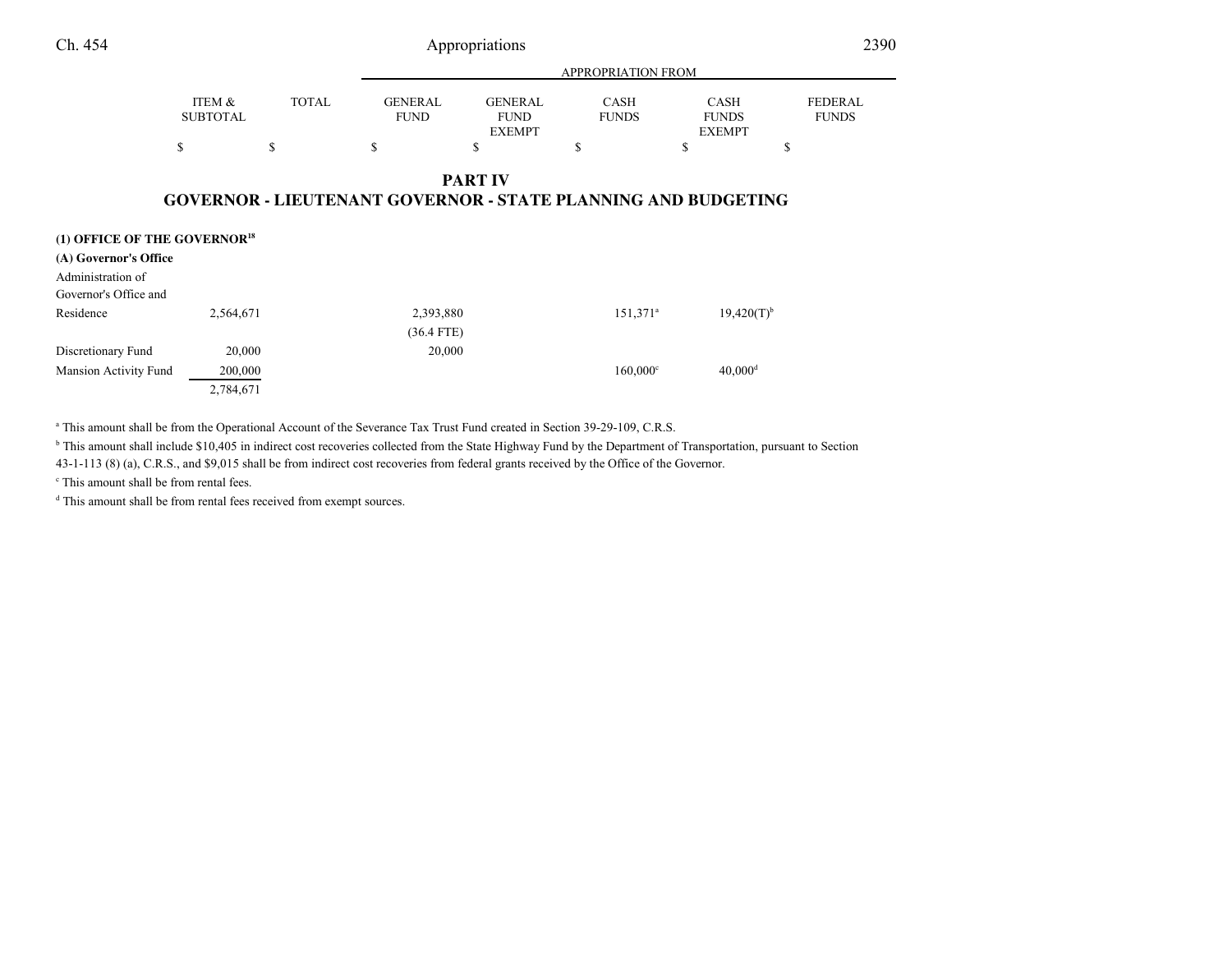| (B) Special Purpose                                         |         |         |                    |                  |        |
|-------------------------------------------------------------|---------|---------|--------------------|------------------|--------|
| Health, Life, and Dental                                    | 624,239 | 397,495 |                    | $214,006(f)^{a}$ | 12,738 |
|                                                             | 505,644 |         |                    | $95,411(T)^a$    |        |
| Short-term Disability                                       | 10,894  | 6,615   | 583 <sup>b</sup>   | $3,518(f)^4$     | 178    |
|                                                             | 8,944   |         |                    | $1,568(T)^{a}$   |        |
| S.B. 04-257 Amortization                                    |         |         |                    |                  |        |
| Equalization                                                |         |         |                    |                  |        |
| Disbursement                                                | 98,929  | 59,431  | 5,379 <sup>b</sup> | $32,480(T)^4$    | 1,639  |
|                                                             | 80,930  |         |                    | $14,481(T)^a$    |        |
| S.B. 06-235<br>Supplemental<br>Amortization<br>Equalization |         |         |                    |                  |        |
| Disbursement                                                | 18,916  | 10,687  | $1,121^b$          | $6,767(f)^4$     | 341    |
|                                                             | 15,166  |         |                    | $3,017(T)^a$     |        |
| Salary Survey and Senior                                    |         |         |                    |                  |        |
| <b>Executive Service</b>                                    | 294,256 | 183,657 |                    | $105,960(f)^a$   | 4,639  |
|                                                             | 235,537 |         |                    | $47,241(T)^a$    |        |
| Performance-based Pay                                       |         |         |                    |                  |        |
| Awards                                                      | 109,843 | 68,192  |                    | $39,904(f)^{a}$  | 1,747  |
|                                                             | 87,730  |         |                    | $17,791(T)^a$    |        |
| Workers' Compensation                                       | 8,703   | 8,703   |                    |                  |        |
|                                                             | 9,454   | 9,454   |                    |                  |        |
| Legal Services for $\frac{1}{2}$ , 391                      |         |         |                    |                  |        |
| 1,371 hours                                                 | 100,194 | 97,584  |                    | $2,610(T)^{a}$   |        |
|                                                             | 198,747 | 197,584 |                    | $1,163(T)^{a}$   |        |
|                                                             |         |         |                    |                  |        |

Ch. 454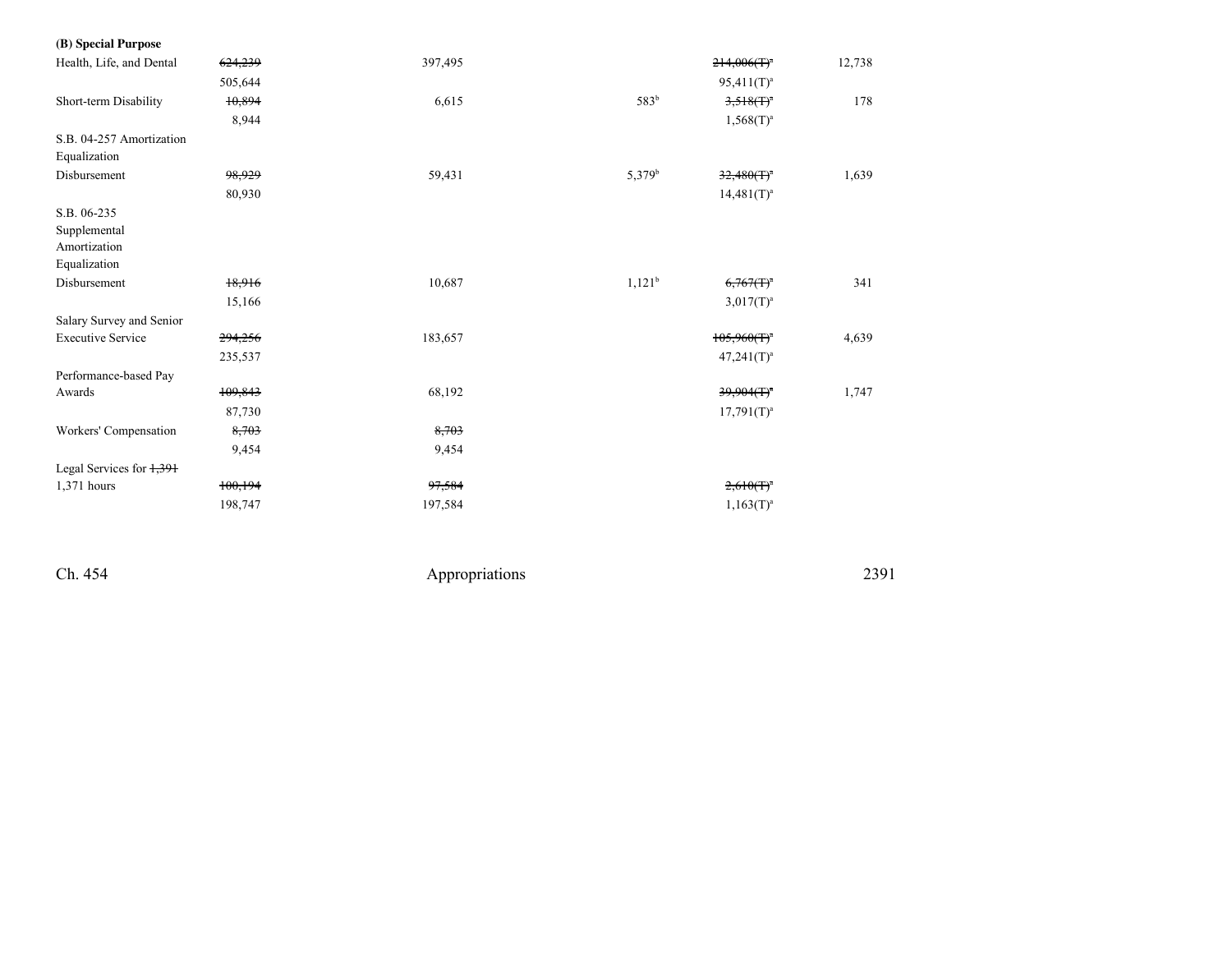### Appropriations <sup>2392</sup>

|                           |                           |              | <b>APPROPRIATION FROM</b>     |                                                |                      |                                       |                         |
|---------------------------|---------------------------|--------------|-------------------------------|------------------------------------------------|----------------------|---------------------------------------|-------------------------|
|                           | ITEM &<br><b>SUBTOTAL</b> | <b>TOTAL</b> | <b>GENERAL</b><br><b>FUND</b> | <b>GENERAL</b><br><b>FUND</b><br><b>EXEMPT</b> | CASH<br><b>FUNDS</b> | CASH<br><b>FUNDS</b><br><b>EXEMPT</b> | FEDERAL<br><b>FUNDS</b> |
|                           | \$                        | \$           | \$                            | \$                                             | \$                   | \$                                    | \$                      |
| Purchase of Services from |                           |              |                               |                                                |                      |                                       |                         |
| Computer Center           | 70,921                    |              | 70,921                        |                                                |                      |                                       |                         |
|                           | 42,969                    |              | 42,969                        |                                                |                      |                                       |                         |
| Multiuse Network          |                           |              |                               |                                                |                      |                                       |                         |
| Payments                  | 48,126                    |              | 48,126                        |                                                |                      |                                       |                         |
|                           | 17,736                    |              | 17,736                        |                                                |                      |                                       |                         |
| Payment to Risk           |                           |              |                               |                                                |                      |                                       |                         |
| Management and            |                           |              |                               |                                                |                      |                                       |                         |
| Property Funds            | 152,255                   |              | 152,255                       |                                                |                      |                                       |                         |
|                           | 97,477                    |              | 97,477                        |                                                |                      |                                       |                         |
| Capitol Complex Leased    |                           |              |                               |                                                |                      |                                       |                         |
| Space                     | 262,569                   |              | 262,569                       |                                                |                      |                                       |                         |
|                           | 266,704                   |              | 266,704                       |                                                |                      |                                       |                         |
|                           | 1,799,845                 |              |                               |                                                |                      |                                       |                         |
|                           | 1,567,038                 |              |                               |                                                |                      |                                       |                         |

<sup>a</sup> Of these amounts, \$224,573 shall be for the purpose of indirect cost recoveries collected from the Department of Human Services, \$180,672 THESE AMOUNTS shall be for the purpose of indirect cost recoveries collected from the State Highway Fund by the Department of Transportation, pursuant to Section 43-1-113 (8) (a), C.R.S.

 $\Phi$  These amounts shall be from various cash sources.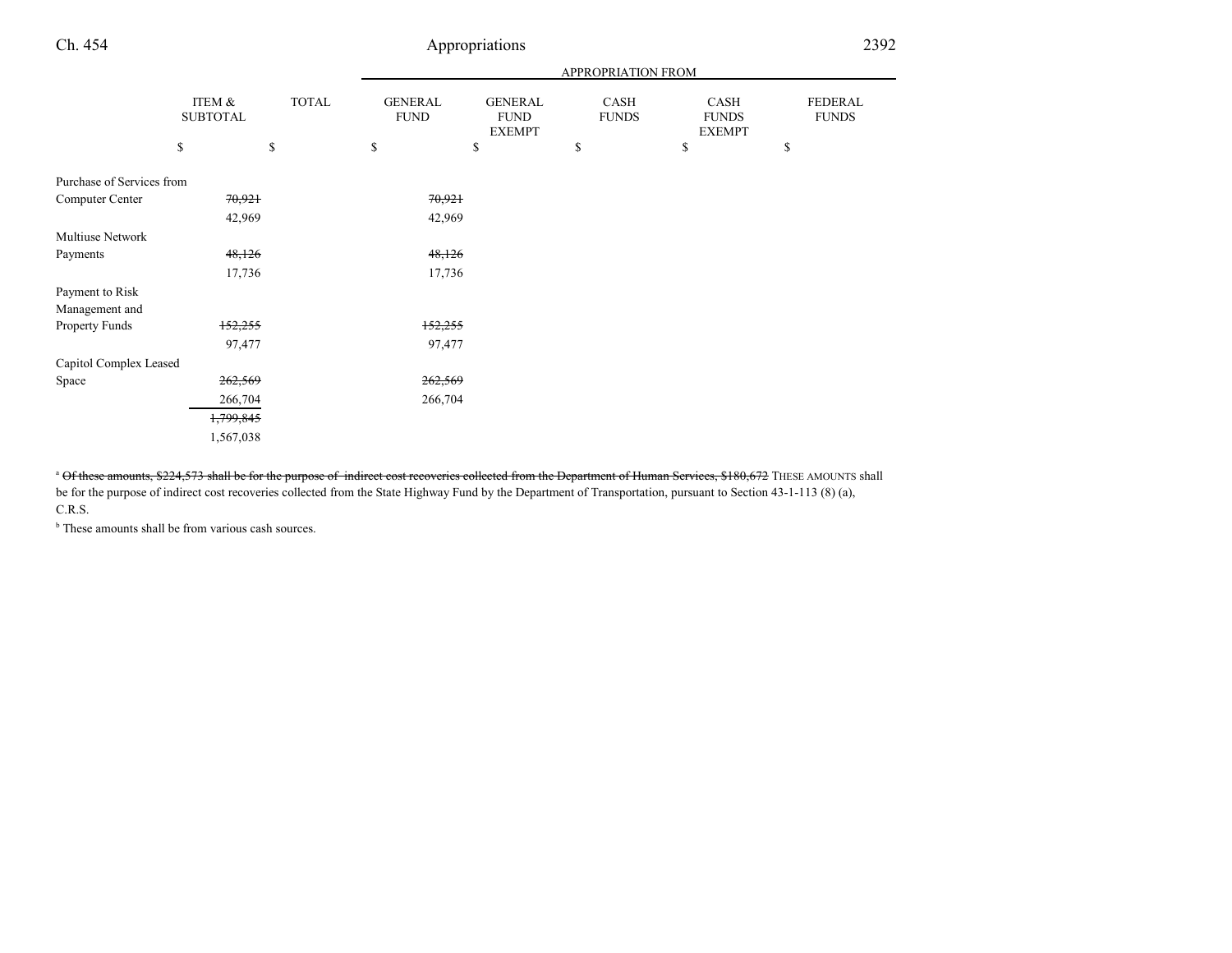| (C) Other Programs and Grants   |            |                          |  |
|---------------------------------|------------|--------------------------|--|
| Program Administration          | 11,067,114 | $11,067,114^a$           |  |
| Low-Income Energy               |            |                          |  |
| Assistance                      | 6,050,000  | $6,050,000$ <sup>b</sup> |  |
| Colorado Renewable              |            |                          |  |
| Energy Authority                | 2,000,000  | $2,000,000$ <sup>b</sup> |  |
| Legal Services for 230          |            |                          |  |
| hours                           | 16,567     | $16,567$ °               |  |
| <b>Indirect Cost Assessment</b> | 9,015      | $9,015$ <sup>d</sup>     |  |
|                                 | 19,142,696 |                          |  |

<sup>a</sup> This amount includes federal grants estimated to be received by the Governor's Office for the Office of Energy Conservation, the Headstart Program, and other initiatives, and is included for informational purposes only.

<sup>b</sup> These amounts shall be from the Operational Account of the Severance Tax Trust Fund created in Section 39-29-109, C.R.S.

c This amount shall be for legal services for the Office of Energy Conservation, and is included for informational purposes only.

<sup>d</sup> This amount shall be for indirect cost recoveries, and is included for informational purposes only.

## 23,727,212

23,494,405

#### **(2) OFFICE OF THE LIEUTENANT GOVERNOR**

| 206,655 | 206,655     |                 |
|---------|-------------|-----------------|
|         | $(2.7$ FTE) |                 |
| 5,000   | 5,000       |                 |
|         |             |                 |
| 85,367  | 83,867      | $1,500^{\rm a}$ |
|         |             |                 |
|         |             |                 |

Ch. 454Appropriations <sup>2393</sup>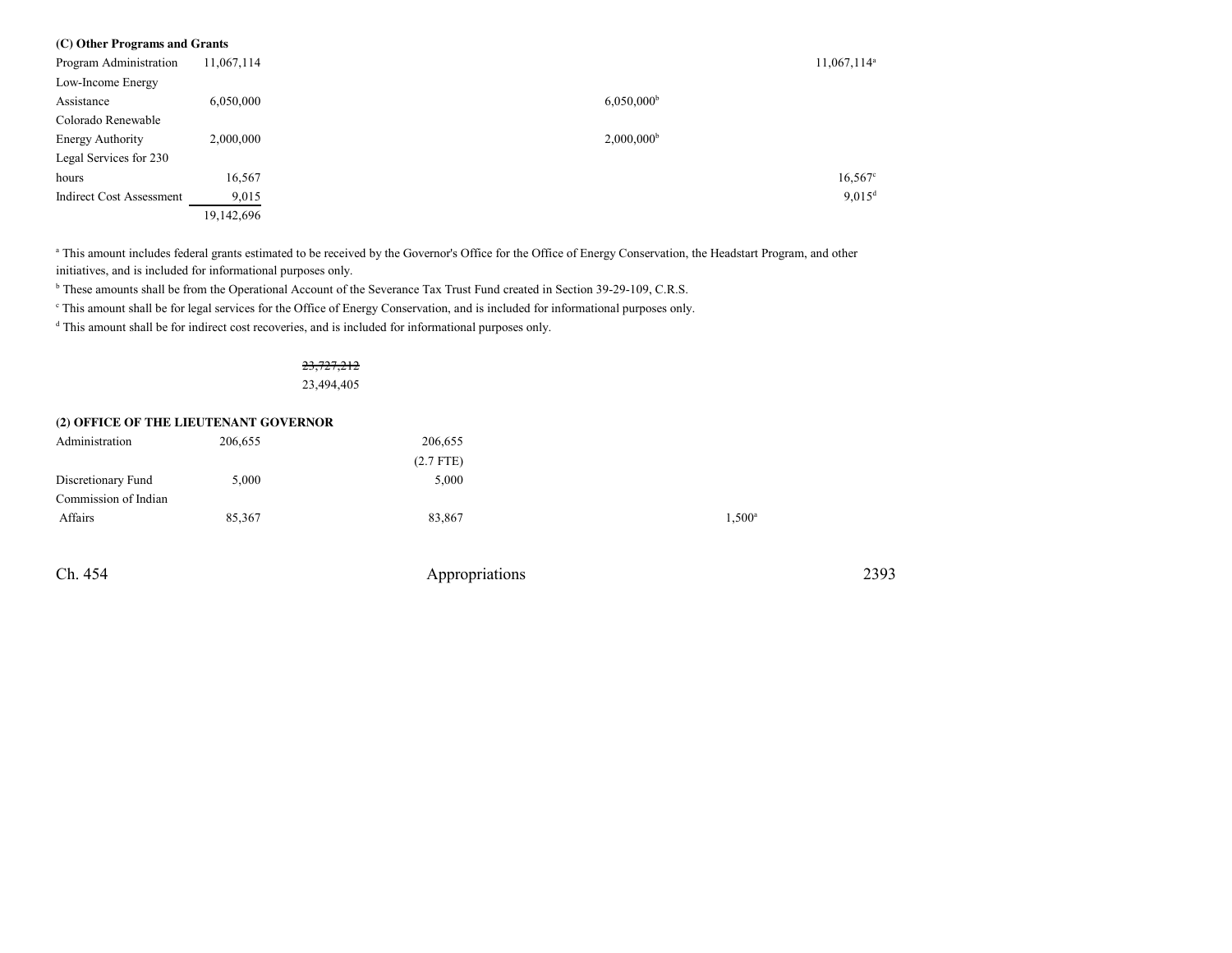| Ch. 454           |                                                                  |              |                               | Appropriations                                 |                             |                                              | 2394                           |
|-------------------|------------------------------------------------------------------|--------------|-------------------------------|------------------------------------------------|-----------------------------|----------------------------------------------|--------------------------------|
|                   |                                                                  |              |                               |                                                | APPROPRIATION FROM          |                                              |                                |
|                   | ITEM &<br><b>SUBTOTAL</b>                                        | <b>TOTAL</b> | <b>GENERAL</b><br><b>FUND</b> | <b>GENERAL</b><br><b>FUND</b><br><b>EXEMPT</b> | <b>CASH</b><br><b>FUNDS</b> | <b>CASH</b><br><b>FUNDS</b><br><b>EXEMPT</b> | <b>FEDERAL</b><br><b>FUNDS</b> |
|                   | \$                                                               | S            | \$                            | ъ                                              | \$                          | \$                                           | S                              |
|                   |                                                                  |              | $(2.3$ FTE)                   |                                                |                             |                                              |                                |
|                   |                                                                  | 297,022      |                               |                                                |                             |                                              |                                |
|                   | <sup>a</sup> This amount shall be from private donations.        |              |                               |                                                |                             |                                              |                                |
|                   | (3) OFFICE OF STATE PLANNING AND BUDGETING <sup>18, 19, 20</sup> |              |                               |                                                |                             |                                              |                                |
| Dorsonal Corrigge | 1, 221, 602                                                      |              |                               |                                                |                             | 1 221 602/T) <sup>a</sup>                    |                                |

| Personal Services         | 1,321,692 |           | $1,321,692(T)^{a}$ |
|---------------------------|-----------|-----------|--------------------|
|                           |           |           | $(19.5$ FTE)       |
| <b>Operating Expenses</b> | 51,724    |           | $51,724(T)^a$      |
| Economic Forecasting      |           |           |                    |
| <b>Subscriptions</b>      | 16,362    |           | $16,362(T)^a$      |
|                           |           | 1,389,778 |                    |

<sup>a</sup> These amounts OF THIS AMOUNT, \$1,305,930 shall be from indirect cost recoveries collected from the State Highway Fund by the Department of Transportation, pursuant to Section 43-1-113 (8)(a), <del>C.R.S.</del> C.R.S., AND \$83,848 SHALL BE FROM INDIRECT COST RECOVERIES FROM THE DEPARTMENT OF LABOR AND EMPLOYMENT.

| (4) ECONOMIC DEVELOPMENT PROGRAMS |         |             |                 |  |  |
|-----------------------------------|---------|-------------|-----------------|--|--|
| Administration                    | 429.822 | 415,033     | $14,789(T)^{a}$ |  |  |
|                                   |         | $(6.0$ FTE) |                 |  |  |
| Vehicle Lease Payments            | 17.052  | 17.052      |                 |  |  |
|                                   | 15.775  | 15,775      |                 |  |  |

 $\overline{\phantom{a}}$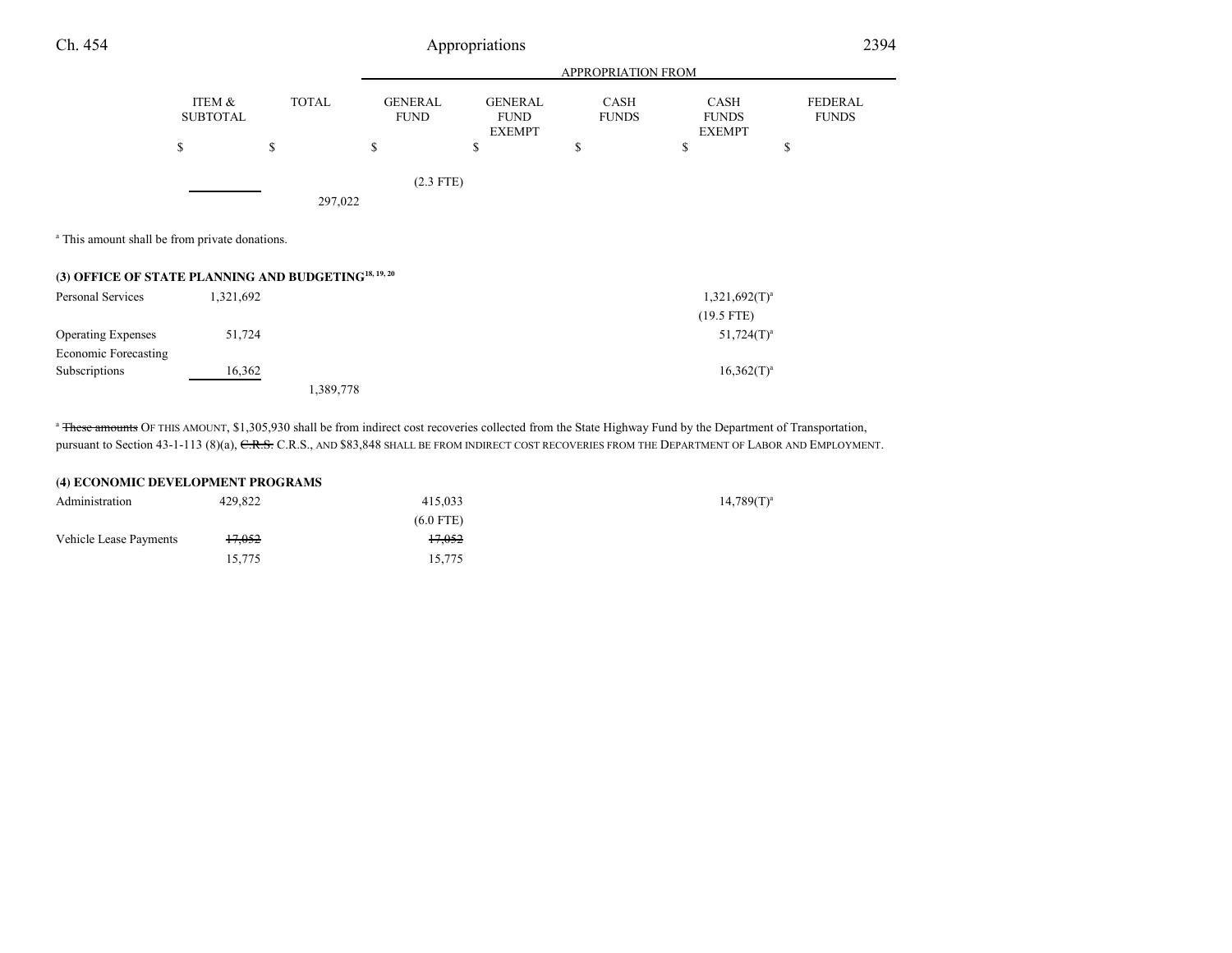| Leased Space                    | 231,540    | 231,540        |                         |             |
|---------------------------------|------------|----------------|-------------------------|-------------|
| <b>Business Development</b>     | 853,515    | 838,515        | 15,000 <sup>b</sup>     |             |
|                                 |            | $(9.2$ FTE)    |                         |             |
| <b>Grand Junction Satellite</b> |            |                |                         |             |
| Office                          | 64,117     | 64,117         |                         |             |
|                                 |            | $(1.0$ FTE)    |                         |             |
| Minority Business Office        | 119,286    | 114,336        | 4.950°                  |             |
|                                 |            | $(2.0$ FTE)    |                         |             |
| Leading Edge Program            |            |                |                         |             |
| Grants                          | 126,407    | 50,976         | $75,431$ <sup>d</sup>   |             |
| <b>Small Business</b>           |            |                |                         |             |
| Development Centers             | 1,267,998  | 66,315         |                         | 1,201,683   |
|                                 |            | $(1.0$ FTE)    |                         | $(2.5$ FTE) |
| International Trade Office      | 664,462    | 614,462        | 50,000 <sup>b</sup>     |             |
|                                 |            | $(6.0$ FTE)    |                         |             |
| Colorado Promotion -            |            |                |                         |             |
| Colorado Welcome                |            |                |                         |             |
| Centers                         | 494,960    | 399,547        | $95,413^e$              |             |
|                                 |            | $(3.3$ FTE)    |                         |             |
| Colorado Promotion -            |            |                |                         |             |
| Other Program Costs             | 19,300,288 |                | 19,300,288 <sup>e</sup> |             |
|                                 |            |                | $(3.0$ FTE)             |             |
| Economic Development            |            |                |                         |             |
| Commission - General            |            |                |                         |             |
| Economic Incentives and         |            |                |                         |             |
| Marketing                       | 964,061    | 964,061        |                         |             |
|                                 |            | $(2.0$ FTE)    |                         |             |
| Ch. 454                         |            | Appropriations |                         | 2395        |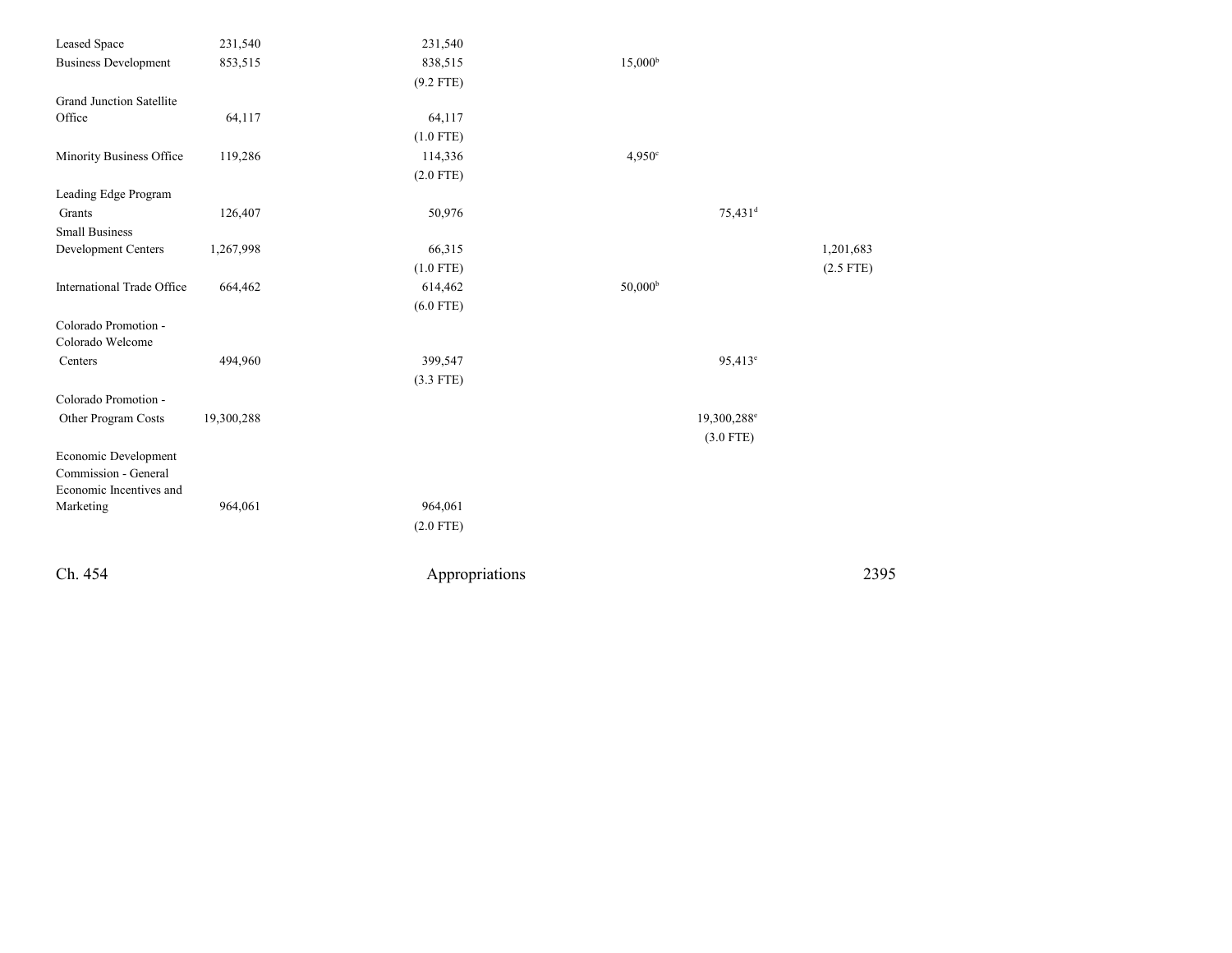| Ch. 454                         |                                      |              |                               | Appropriations                                 |                             |                                              | 2396                           |
|---------------------------------|--------------------------------------|--------------|-------------------------------|------------------------------------------------|-----------------------------|----------------------------------------------|--------------------------------|
|                                 |                                      |              |                               |                                                | <b>APPROPRIATION FROM</b>   |                                              |                                |
|                                 | <b>ITEM &amp;</b><br><b>SUBTOTAL</b> | <b>TOTAL</b> | <b>GENERAL</b><br><b>FUND</b> | <b>GENERAL</b><br><b>FUND</b><br><b>EXEMPT</b> | <b>CASH</b><br><b>FUNDS</b> | <b>CASH</b><br><b>FUNDS</b><br><b>EXEMPT</b> | <b>FEDERAL</b><br><b>FUNDS</b> |
|                                 | \$                                   | \$           | \$                            | \$                                             | \$                          | \$                                           | \$                             |
| Colorado First                  |                                      |              |                               |                                                |                             |                                              |                                |
| Customized Job Training         | 2,725,022                            |              | 2,725,022                     |                                                |                             |                                              |                                |
| <b>CAPCO</b> Administration     | 78,634                               |              |                               |                                                |                             | $78,634(T)$ <sup>f</sup>                     |                                |
|                                 |                                      |              |                               |                                                |                             | $(1.0$ FTE)                                  |                                |
| Council on the Arts             | 2,281,336                            |              |                               |                                                |                             | 1,581,336 <sup>g</sup>                       | 700,000                        |
|                                 |                                      |              |                               |                                                |                             | $(2.0$ FTE)                                  |                                |
| Film Incentives                 | 510,500                              |              |                               |                                                |                             | $510,500$ <sup>h</sup>                       |                                |
| New Jobs Incentives             | 3,063,000                            |              |                               |                                                |                             | $3,063,000$ <sup>i</sup>                     |                                |
| <b>Indirect Cost Assessment</b> | 14,855                               |              |                               |                                                | 66 <sup>j</sup>             |                                              | 14,789                         |

33,206,855

33,205,578

a This amount shall be from indirect cost recoveries collected from federal revenues received by the Office of Economic Development.

<sup>b</sup> These amounts shall be from various fees collected.

<sup>c</sup> This amount shall be from the Minority Business Fund created in Section 24-49.5-104, C.R.S.

<sup>d</sup> This amount shall be from grants and donations.

e These amounts shall be from reserves in the Colorado Travel and Tourism Promotion Fund created in Section 24-49.7-106, C.R.S.

 <sup>f</sup> This amount shall be from the Division of Insurance Cash Fund pursuant to Section 24-48.5-106 (3), C.R.S., for the Certified Capital Companies ProgramAdministration.

<sup>g</sup> This amount shall be from the State Council on the Arts Cash Fund created in Section 23-9-108, C.R.S.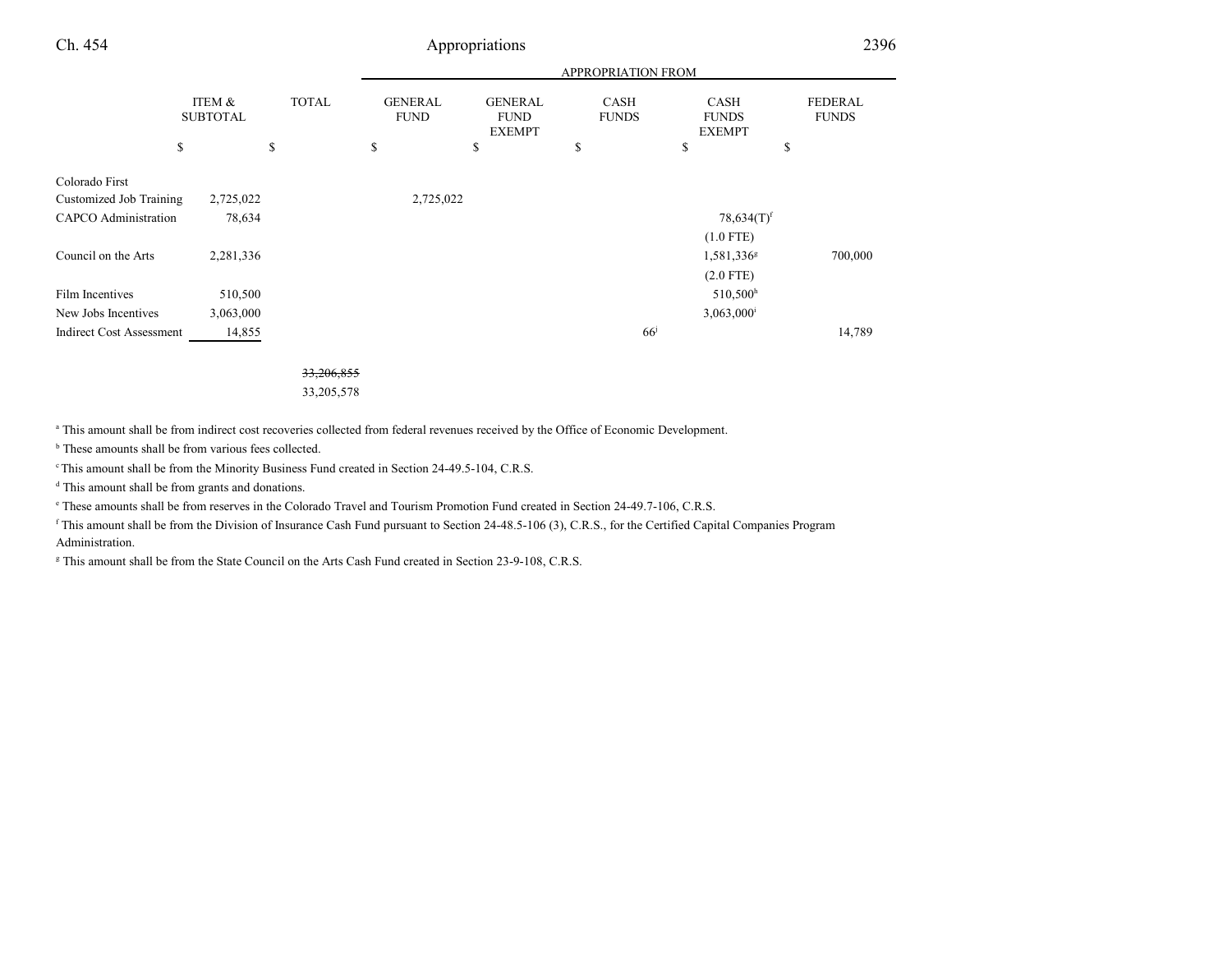h This amount shall be from the Film Incentives Cash Fund created in Section 24-46-105.8, C.R.S.

<sup>i</sup> This amount shall be from the New Jobs Incentives Cash Fund created in Section 24-46-105.7, C.R.S.

<sup>j</sup> This amount shall be from various cash fund sources collected by the Office of Economic Development.

|                                                                                                                   | (5) OFFICE OF INFORMATION TECHNOLOGY |              |  |  |  |  |
|-------------------------------------------------------------------------------------------------------------------|--------------------------------------|--------------|--|--|--|--|
| Personal Services                                                                                                 | 1,046,117                            | 1,046,117    |  |  |  |  |
|                                                                                                                   |                                      | $(13.0$ FTE) |  |  |  |  |
| <b>Operating Expenses</b>                                                                                         | 150,268                              | 150,268      |  |  |  |  |
| Legal Services for 26                                                                                             |                                      |              |  |  |  |  |
| hours                                                                                                             | 1,873                                | 1,873        |  |  |  |  |
|                                                                                                                   |                                      | 1,198,258    |  |  |  |  |
| FFI <del>CE OF COLORADO BENEFITS MANAGEMENT SYSTEM</del>                                                          |                                      |              |  |  |  |  |
| $D$ <sub>r</sub> $\alpha$ <sub>r</sub> $\alpha$ <sub>n</sub> $\alpha$ <sub>n</sub> $\alpha$ <sup>+</sup> $\alpha$ | 1.017.427                            |              |  |  |  |  |

| Program Costs | <del>1.917.427</del>                                                                 | 1.017.427/Ty<br>$(24.0$ FTE $)$ |
|---------------|--------------------------------------------------------------------------------------|---------------------------------|
|               | 1,917,427                                                                            |                                 |
|               | <sup>*</sup> This amount shall be from the Department of Human Services.             |                                 |
|               | (7) OFFICE OF THE CHIEF INFORMATION SECURITY OFFICER                                 |                                 |
| Program Costs | 2,449,560                                                                            | $2,449,560(T)^a$                |
|               |                                                                                      | $(2.0$ FTE)                     |
|               | 2,449,560                                                                            |                                 |
|               | <sup>a</sup> This amount shall be from various sources and from various departments. |                                 |

Ch. 454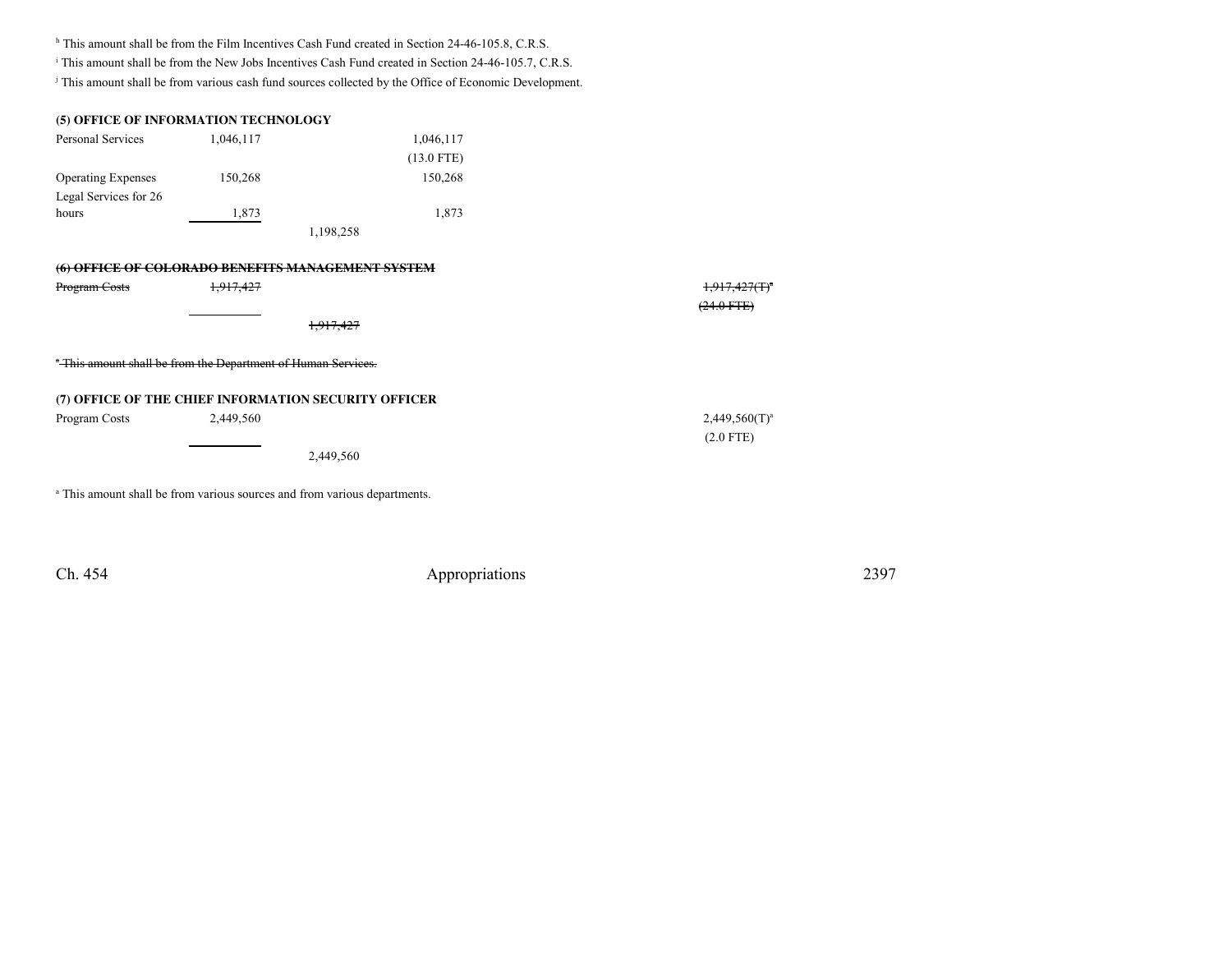| Ch. 454                                                                                                   |                                      | Appropriations |                               |                                                |                             |                                              |                                |
|-----------------------------------------------------------------------------------------------------------|--------------------------------------|----------------|-------------------------------|------------------------------------------------|-----------------------------|----------------------------------------------|--------------------------------|
|                                                                                                           |                                      |                |                               |                                                |                             |                                              |                                |
|                                                                                                           | <b>ITEM &amp;</b><br><b>SUBTOTAL</b> | <b>TOTAL</b>   | <b>GENERAL</b><br><b>FUND</b> | <b>GENERAL</b><br><b>FUND</b><br><b>EXEMPT</b> | <b>CASH</b><br><b>FUNDS</b> | <b>CASH</b><br><b>FUNDS</b><br><b>EXEMPT</b> | <b>FEDERAL</b><br><b>FUNDS</b> |
|                                                                                                           | S                                    | S              | \$                            | \$                                             | S                           | Ф                                            | \$                             |
| <b>TOTALS PART IV</b><br>(GOVERNOR-<br><b>LIEUTENANT</b><br><b>GOVERNOR- STATE</b><br><b>PLANNING AND</b> |                                      |                |                               |                                                |                             |                                              |                                |
| $BUDGETING)^{4,5}$                                                                                        |                                      | \$64,186,112   | \$11,774,871                  |                                                | \$8,438,470                 | \$30,942,321                                 | \$13,030,450                   |
|                                                                                                           |                                      | \$62,034,601   | \$11,765,360                  |                                                |                             | \$28,800,321 <sup>a</sup>                    |                                |

<sup>a</sup> Of this amount,  $\frac{6,274,853}{6,274,853}$  \$4,132,853 contains a (T) notation.

**FOOTNOTES** -- The following statements are referenced to the numbered footnotes throughout section 2.

- <sup>4</sup> All Departments, Totals -- The General Assembly requests that copies of all reports requested in other footnotes contained in this act be delivered to the Joint Budget Committee and the majority and minority leadership in each house of the General Assembly.
- <sup>5</sup> All Departments, Totals -- Every Department is requested to submit to the Joint Budget Committee information on the number of additional federal and cash funds exempt FTE associated with any federal grants or private donations that are applied for or received during FY 2007-08. The information should include the number of FTE, the associated costs (such as workers' compensation, health and life benefits, need for additional space, etc.) that are related to the additional FTE, the direct and indirect matching requirements associated with the federal grantor donated funds, the duration of the grant, and a brief description of the program and its goals and objectives.
- 18 Governor Lieutenant Governor State Planning and Budgeting, Office of the Governor; and Office of State Planning and Budgeting -- Aspart of the FY 2008-09 budget submission, the Office of State Planning and Budgeting is requested to provide a report on indirect cost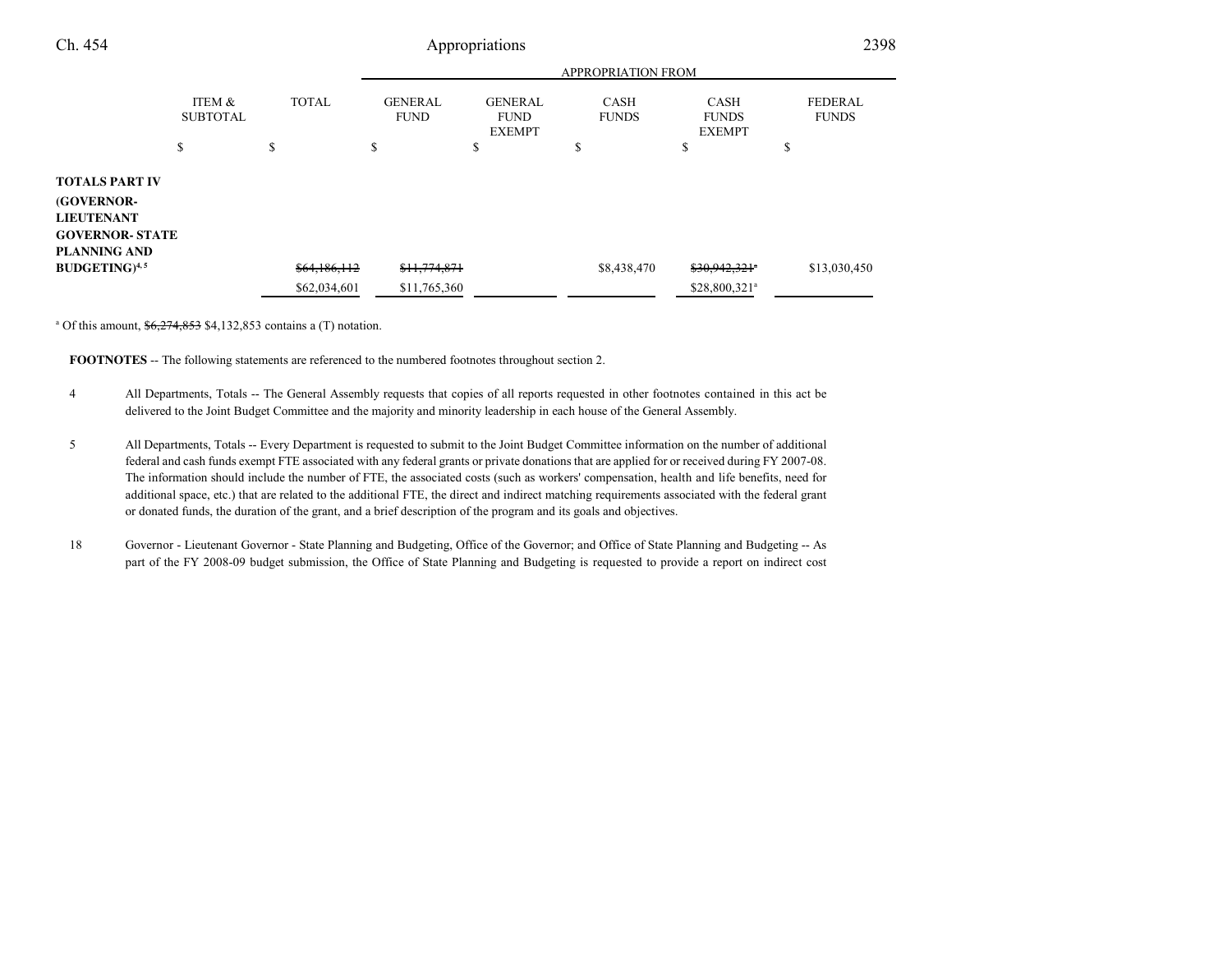recoveries from federal programs that are administered through the Office of the Governor or that are not shown elsewhere in the Long Bill.The report should include an analysis, by federal program, of: Statewide and departmental indirect costs collected in FY 2005-06 and FY 2006-07; where funds collected were spent; the potential for additional indirect cost collections in FY 2007-08 and future years; and the potential for offsetting General Fund expenditures in the Office of the Governor or other departments through these collections. For eachfederal program that was not assessed statewide and departmental indirect costs, the report should explain why these costs were not assessed.

- 19 Governor - Lieutenant Governor - State Planning and Budgeting, Office of State Planning and Budgeting -- The Office of State Planning and Budgeting is requested to work with the Joint Budget Committee staff to draft a report concerning the common policy for provider rates. The report should consider the following factors: Distinguishing providers serving Colorados most vulnerable populations; salaries and benefits;turn-over rates and attrition among staff. Targeted provider rate increases that deviate from the common policy provider rate based on inequityamong providers should be considered. The report should be submitted to the Joint Budget Committee by October 1, 2007.
- <sup>20</sup> Governor Lieutenant Governor State Planning and Budgeting, Office of State Planning and Budgeting; and Department of Personnel and Administration, Division of Human Resources, Human Resource Services -- The Department of Personnel and Administration shall complywith the statutory provisions of Section 24-50-110 (1)(d), C.R.S., and is requested to provide other state departments with the information necessary to comply with this statute. The Office of State Planning and Budgeting and the Department of Personnel and Administration are requested to work with the departments to improve the timeliness and accuracy of information about state personnel. Improvements, at a minimum, should include: updating personnel information on a centralized computerized database; accurate reporting of filled FTE positions;number of reclassifications that are approved; turnover rates by agency; tracking of FTE positions funded to FTE positions filled; an accurate count of part-time and temporary FTE positions; and elimination of unused FTE positions. The Department of Personnel and Administration and the Office of State Planning and Budgeting are requested to submit a consolidated statewide personnel report to the General Assembly by September 1, 2007. This report should include, by line item and department, a summary of vacant positions, the length of time eachposition has been vacant, and the number of reclassifications that were approved in FY 2006-07.

**SECTION 2.** Part IV (4) and the affected totals of section 2 of chapter 394, Session Laws of Colorado 2006, as the said Part IV (4) and the affected totals are amended by section 1 of chapter 444, as the affected totals are further amended by section 1 of chapter 445, and as the said Part (IV) (4) and the affected totals are further amended by section 9 of chapter 466, Session Laws ofColorado 2007, are amended to read:

Section 2. **Appropriation.**

Ch. 454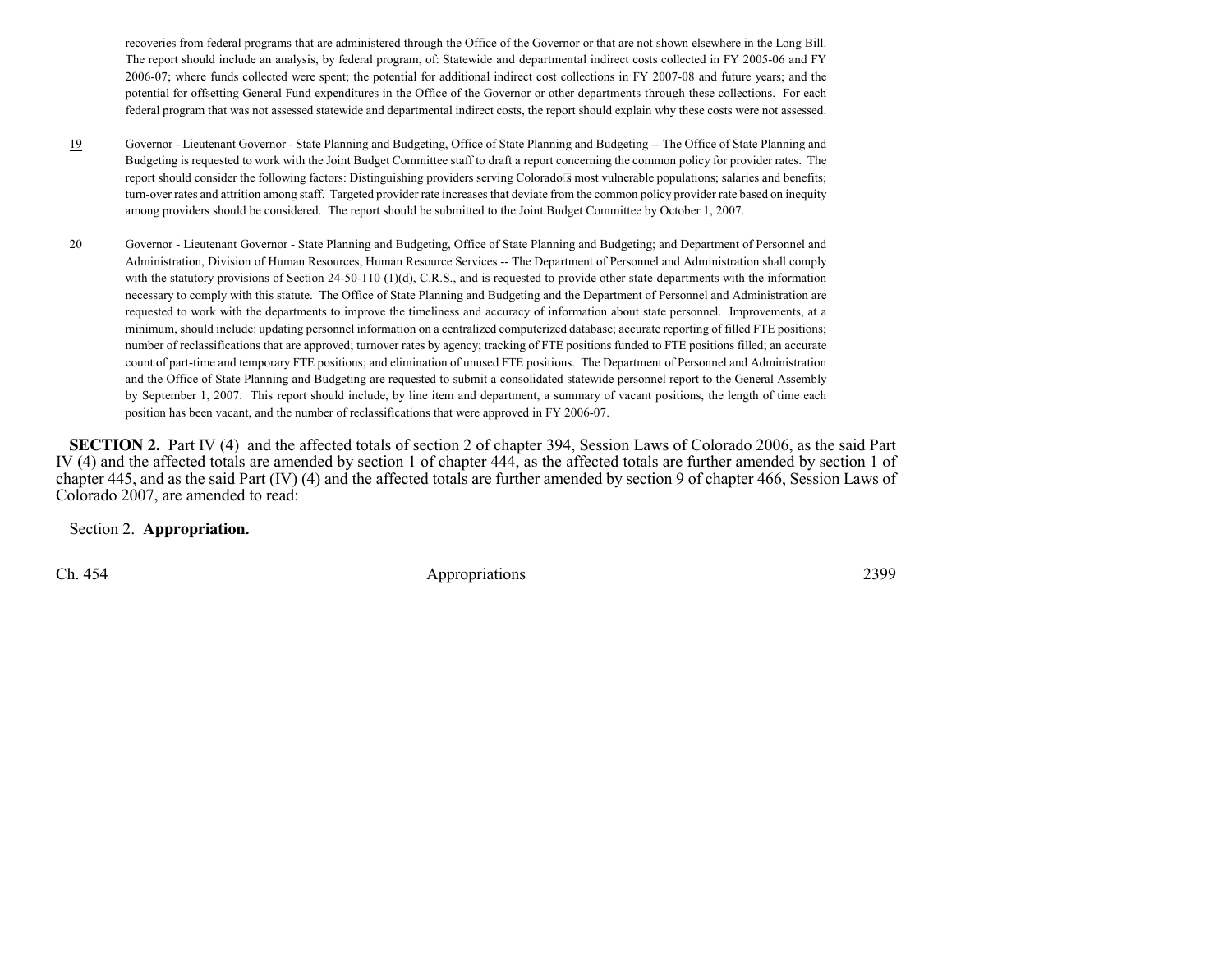| Ch. 454                                                 |                           |              |                               | Appropriations                                 |                                                                      |                                              | 2400                           |
|---------------------------------------------------------|---------------------------|--------------|-------------------------------|------------------------------------------------|----------------------------------------------------------------------|----------------------------------------------|--------------------------------|
|                                                         |                           |              |                               |                                                | <b>APPROPRIATION FROM</b>                                            |                                              |                                |
|                                                         | ITEM &<br><b>SUBTOTAL</b> | <b>TOTAL</b> | <b>GENERAL</b><br><b>FUND</b> | <b>GENERAL</b><br><b>FUND</b><br><b>EXEMPT</b> | <b>CASH</b><br><b>FUNDS</b>                                          | <b>CASH</b><br><b>FUNDS</b><br><b>EXEMPT</b> | <b>FEDERAL</b><br><b>FUNDS</b> |
| \$                                                      |                           | $\mathbb{S}$ | $\mathbb S$                   | \$                                             | \$                                                                   | \$                                           | $\mathbb{S}$                   |
|                                                         |                           |              |                               | <b>PART IV</b>                                 | <b>GOVERNOR - LIEUTENANT GOVERNOR - STATE PLANNING AND BUDGETING</b> |                                              |                                |
| (4) ECONOMIC DEVELOPMENT PROGRAMS <sup>19a</sup>        |                           |              |                               |                                                |                                                                      |                                              |                                |
| Administration                                          | 418,308                   |              | 403,519                       |                                                |                                                                      | $14,789(T)^a$                                |                                |
|                                                         |                           |              | $(6.0$ FTE)                   |                                                |                                                                      |                                              |                                |
| Vehicle Lease Payments                                  | 13,580                    |              | 13,580                        |                                                |                                                                      |                                              |                                |
| <b>Leased Space</b>                                     | 231,540                   |              | 231,540                       |                                                |                                                                      |                                              |                                |
| <b>Business Development</b>                             | 829,721                   |              | 814,721<br>$(9.2$ FTE)        |                                                | $15,000^{\rm b}$                                                     |                                              |                                |
| <b>Grand Junction Satellite</b>                         |                           |              |                               |                                                |                                                                      |                                              |                                |
| Office                                                  | 64,242                    |              | 64,242                        |                                                |                                                                      |                                              |                                |
|                                                         |                           |              | $(1.0$ FTE)                   |                                                |                                                                      |                                              |                                |
| <b>Minority Business</b>                                |                           |              |                               |                                                |                                                                      |                                              |                                |
| Office                                                  | 116,328                   |              | 111,378                       |                                                | 4,950°                                                               |                                              |                                |
|                                                         |                           |              | $(2.0$ FTE)                   |                                                |                                                                      |                                              |                                |
| Leading Edge Program<br>Grants<br><b>Small Business</b> | 126,407                   |              | 50,976                        |                                                |                                                                      | $75,431$ <sup>d</sup>                        |                                |
| Development Centers                                     | 1,265,149                 |              | 63,154                        |                                                |                                                                      |                                              | 1,201,995                      |

(1.0 FTE)

(2.5 FTE)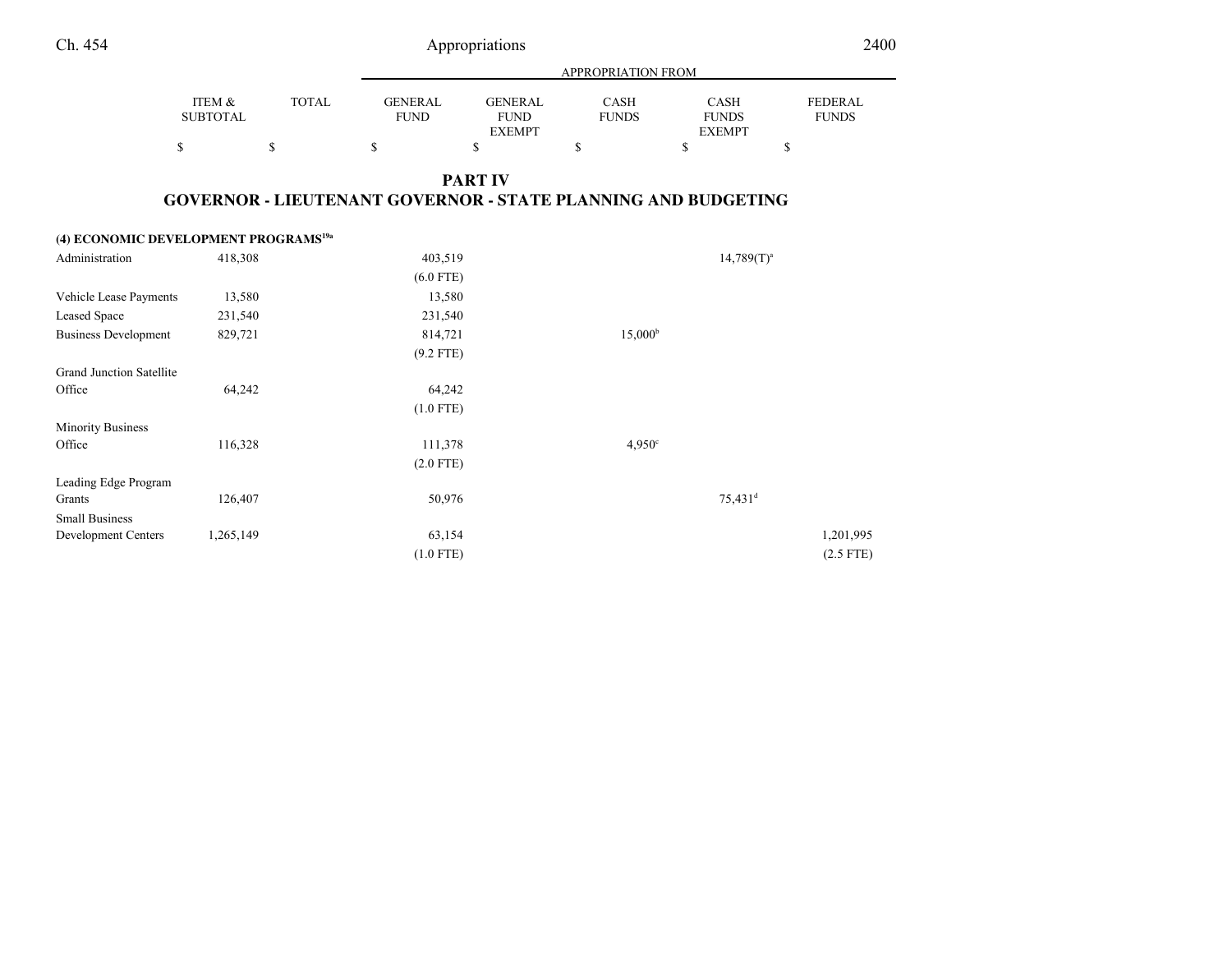| <b>International Trade</b>  |            |             |                           |                       |         |
|-----------------------------|------------|-------------|---------------------------|-----------------------|---------|
| $\mathrm{Office^{18}}$      | 662,987    | 612,987     | 50,000 <sup>b</sup>       |                       |         |
|                             |            | $(6.0$ FTE) |                           |                       |         |
| Colorado Promotion -        |            |             |                           |                       |         |
| Colorado Welcome            |            |             |                           |                       |         |
| Centers                     | 491,721    | 396,308     |                           | 95,413 <sup>e</sup>   |         |
|                             |            | $(3.3$ FTE) |                           |                       |         |
| Colorado Promotion -        |            |             |                           |                       |         |
| Other Program Costs         | 18,954,587 |             | $18,904,587$ <sup>f</sup> | $50,000^{\circ}$      |         |
|                             | 2,350,000  |             | 2,300,000f                |                       |         |
|                             |            |             | $(3.0$ FTE)               |                       |         |
| Economic Development        |            |             |                           |                       |         |
| Commission - General        |            |             |                           |                       |         |
| Economic Incentives         |            |             |                           |                       |         |
| and Marketing               | 961,623    | 961,623     |                           |                       |         |
|                             |            | $(2.0$ FTE) |                           |                       |         |
| Colorado First              |            |             |                           |                       |         |
| Customized Job              |            |             |                           |                       |         |
| Training <sup>19</sup>      | 2,725,022  | 2,725,022   |                           |                       |         |
| <b>CAPCO</b> Administration | 76,508     |             |                           | $76,508(T)^8$         |         |
|                             |            |             |                           | $(1.0$ FTE)           |         |
| State Council on the        |            |             |                           |                       |         |
| Arts <sup>19a</sup>         | 750,000    |             |                           | $50,000$ <sup>i</sup> | 700,000 |
| Film Incentives             | 500,000    |             | 500,000                   |                       |         |
| New Jobs Incentives         | 3,000,000  |             | $3,000,000$ <sup>*</sup>  |                       |         |
| <b>Bioscience Discovery</b> |            |             |                           |                       |         |
| Evaluation                  | 2,000,000  |             | 2,000,000                 |                       |         |
|                             |            |             |                           |                       |         |

Ch. 454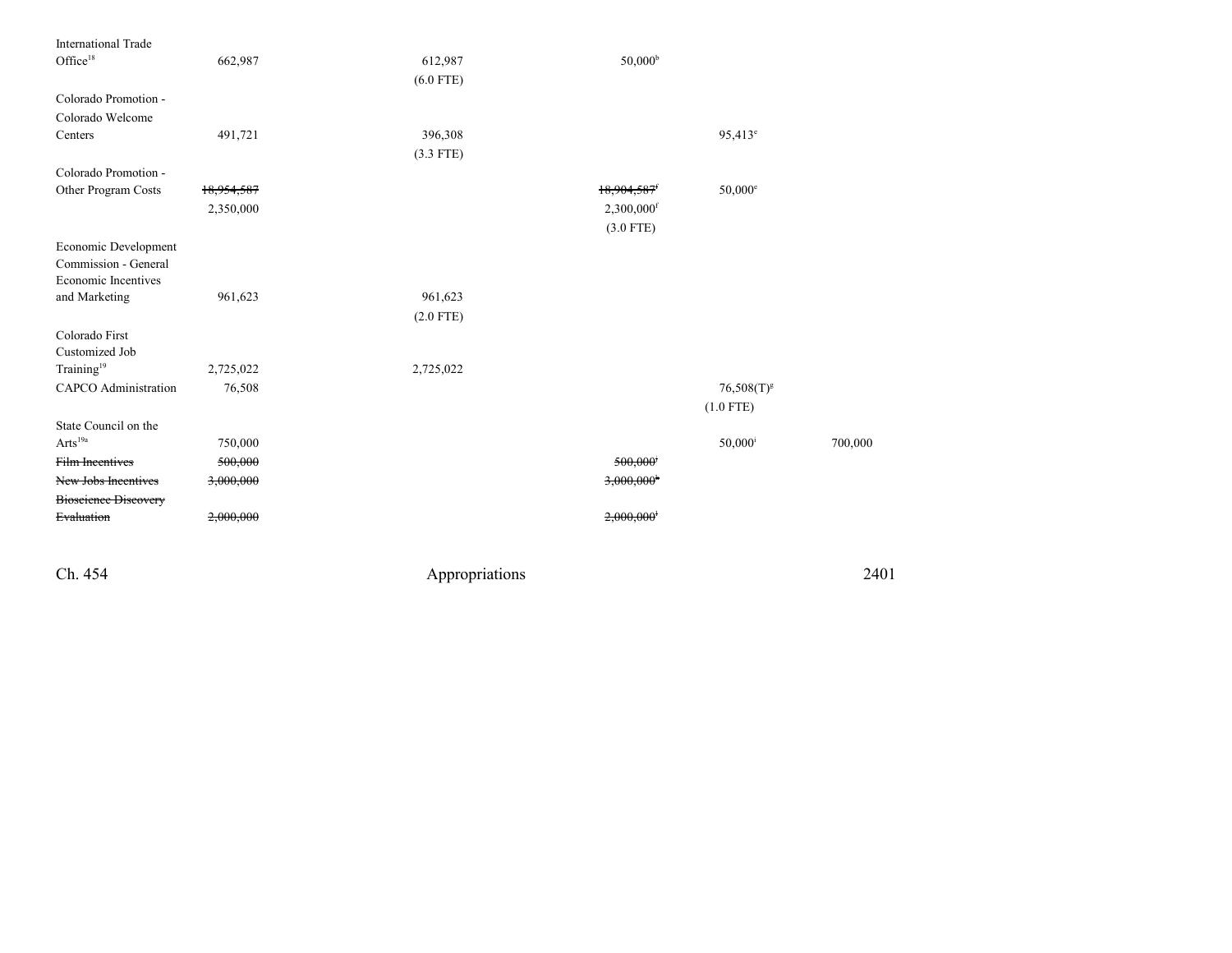| Ch. 454                            | Appropriations            |              |                               |                                                |                             | 2402                                         |                         |
|------------------------------------|---------------------------|--------------|-------------------------------|------------------------------------------------|-----------------------------|----------------------------------------------|-------------------------|
|                                    | <b>APPROPRIATION FROM</b> |              |                               |                                                |                             |                                              |                         |
|                                    | ITEM &<br><b>SUBTOTAL</b> | <b>TOTAL</b> | <b>GENERAL</b><br><b>FUND</b> | <b>GENERAL</b><br><b>FUND</b><br><b>EXEMPT</b> | <b>CASH</b><br><b>FUNDS</b> | <b>CASH</b><br><b>FUNDS</b><br><b>EXEMPT</b> | FEDERAL<br><b>FUNDS</b> |
|                                    | S                         | \$           | \$                            | ⋒<br>D                                         | \$                          | ъ                                            | ¢<br>D                  |
| <b>Indirect Cost</b><br>Assessment | 14,855                    |              |                               |                                                | 66 <sup>h</sup>             |                                              | 14,789                  |
|                                    |                           | 33,202,578   |                               |                                                |                             |                                              |                         |
|                                    |                           | 11,097,991   |                               |                                                |                             |                                              |                         |

a This amount shall be from indirect cost recoveries collected from federal revenues received by the Office of Economic Development.

<sup>b</sup> These amounts shall be from various fees collected.

<sup>c</sup> This amount shall be from the Minority Business Fund created in Section 24-49.5-104, C.R.S.

<sup>d</sup> This amount shall be from grants and donations.

e These amounts shall be from reserves in the Colorado Travel and Tourism Promotion Fund created in Section 24-49.7-106, C.R.S.

<sup>f</sup> This amount shall be from the Colorado Travel and Tourism Promotion Fund created in Section 24-49.7-106, C.R.S., and any unexpended moneys appropriated in <del>FY 2006-07, shall remain available through June 30, 2008.</del> C.R.S.

<sup>g</sup> This amount shall be from the Division of Insurance Cash Fund pursuant to Section 24-48.5-106 (3), C.R.S., for the Certified Capital Companies Program Administration.

<sup>h</sup> This amount shall be from various cash fund sources collected by the Office of Economic Development.

<sup>i</sup> This amount shall be from gifts, grants and donations.

 <sup>j</sup> This amount shall be from the Film Incentives Cash Fund created in Section 24-46-105.8, C.R.S., and any unexpended moneys appropriated in FY 2006-07, shallremain available through June 30, 2008.

 <sup>k</sup> This amount shall be from the New Jobs Incentives Cash Fund created in Section 24-46-105.7, C.R.S., and any unexpended moneys appropriated in FY 2006-07,shall remain available through June 30, 2008.

<sup>l</sup> This amount shall be from the Bioscience Discovery Evaluation Cash Fund, created in section 24-48.5-108 (5) (a), C.R.S.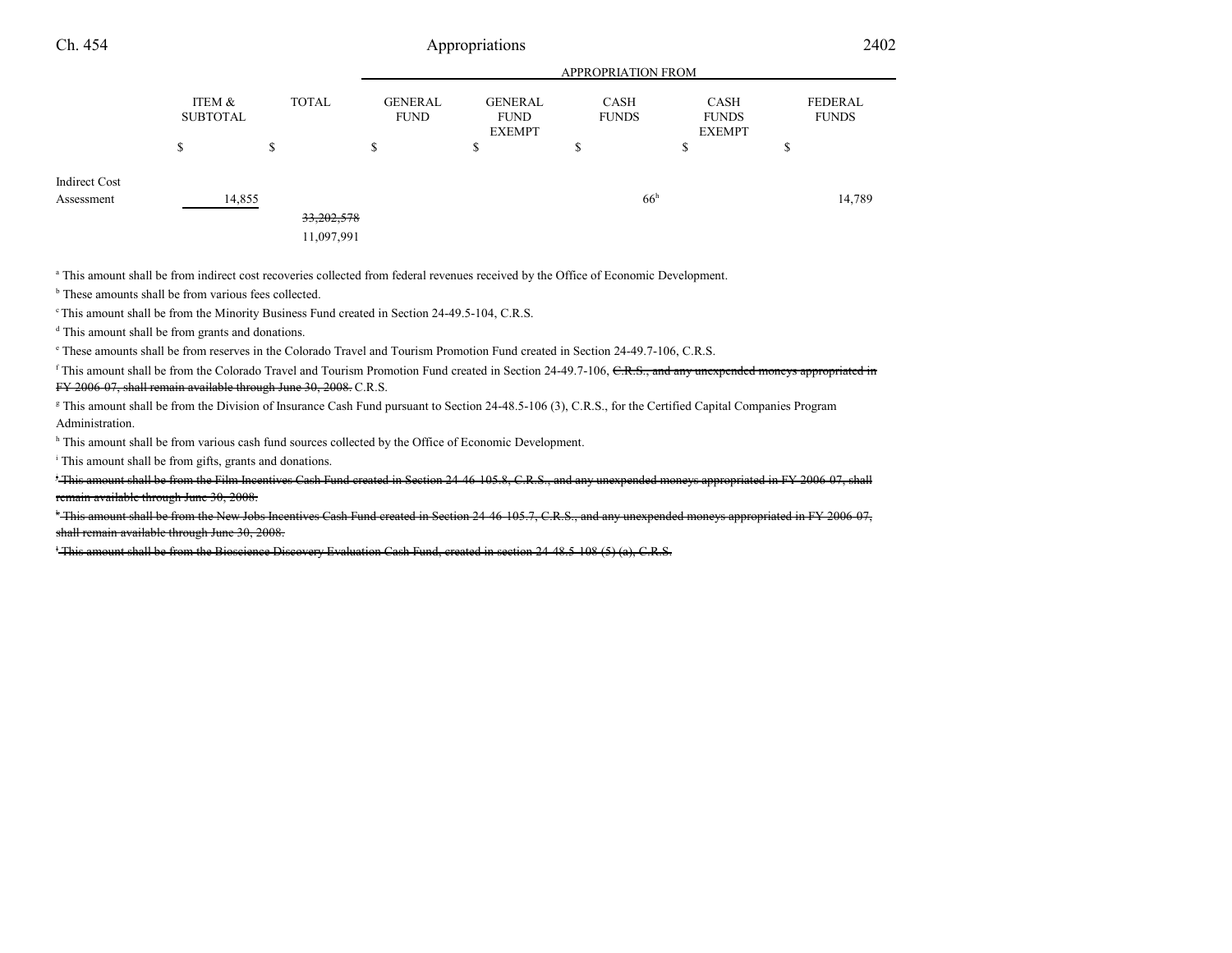| <b>TOTALS PART IV</b>  |              |              |              |                |              |
|------------------------|--------------|--------------|--------------|----------------|--------------|
| <b>(GOVERNOR-</b>      |              |              |              |                |              |
| <b>LIEUTENANT</b>      |              |              |              |                |              |
| <b>GOVERNOR- STATE</b> |              |              |              |                |              |
| PLANNING AND           |              |              |              |                |              |
| $BUDGETING)^{2,3}$     | \$54,155,962 | \$11,866,461 | \$24,574,603 | $$4,692,262^a$ | \$13,022,636 |
|                        | \$32,051,375 |              | \$2,470,016  |                |              |

a Of this amount, \$4,389,918 contains a (T) notation.

**SECTION 3.** Section 10 of chapter 334, Session Laws of Colorado 2006, is amended to read:

Section 10. **Appropriation.** In addition to any other appropriation, there is hereby appropriated, out of any moneys in the Colorado travel and tourism promotion fund, created in section 24-49.7-106 (1), Colorado Revised Statutes, not otherwise appropriated, to the office of the governor, for allocation to Colorado promotion - other program costs in the economic development programs division, for the fiscal year beginning July 1, 2006, the sum of eighteen million eight hundred fifty-four thousand fivehundred eighty-seven dollars (\$18,854,587) and 3.0 FTE, AND ANY UNEXPENDED MONEYS APPROPRIATED IN FY 2006-07, SHALL<br>REMAIN AVAILABLE TURQUCU JUNE 30, 2008, or so much thereof as may be necessary, for the implementation of REMAIN AVAILABLE THROUGH JUNE 30, 2008, or so much thereof as may be necessary, for the implementation of this act.

**SECTION 4.** Section 13 of chapter 334, Session Laws of Colorado 2006, is amended to read:

Section 13. **Appropriation.** In addition to any other appropriation, there is hereby appropriated, out of any moneys in the film incentives cash fund created in section 24-46-105.8, Colorado Revised Statutes, not otherwise appropriated, to the Colorado economic development commission in the office of economic development, office of the governor, for the fiscal year beginningJuly 1, 2006, the sum of five hundred thousand dollars (\$500,000), AND ANY UNEXPENDED MONEYS APPROPRIATED IN FY 2006-07,<br>SUALL BEMAIN AVAILABLE TURQUCH JUNE 20, 2008, or so much thoros as may be necessary, for the implemen SHALL REMAIN AVAILABLE THROUGH JUNE 30, 2008, or so much thereof as may be necessary, for the implementation of this act.

Ch. 454